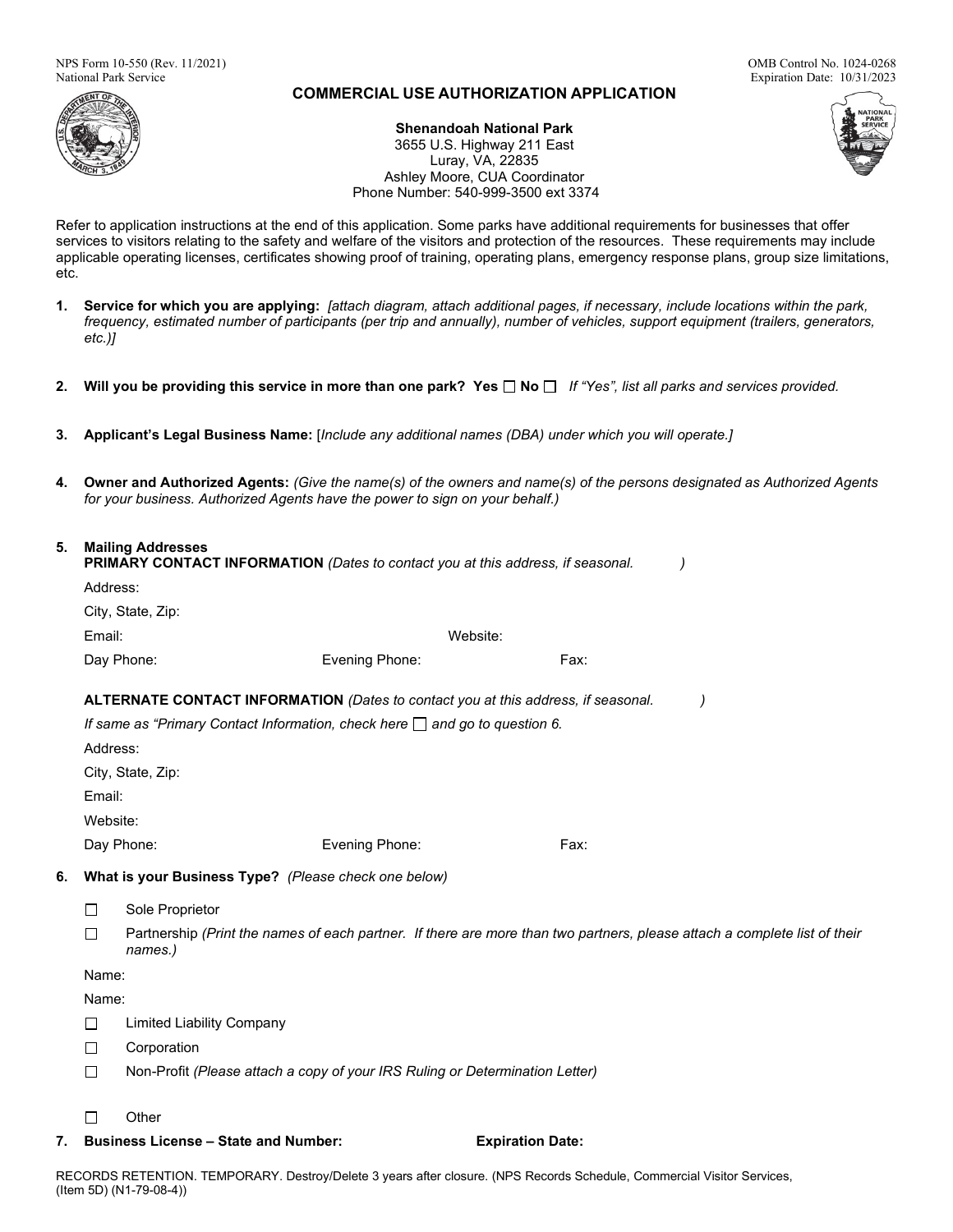### **8. Employer Identification Number (EIN):**

#### **9. Liability Insurance:**

Provide proof of liability insurance. The CUA operator must maintain General Liability insurance naming the United States of America as additional insured. Minimum coverage amount is \$500,000 per occurrence. Some activities will require increased coverage or other types of liability insurance; see Park-Specific CUA Insurance Requirements ("Attachment A").

# **10. Will your business operate vehicles/vessels/aircraft within NPS boundaries?**

Yes  $\Box$  No  $\Box$ 

*Information for vehicles/vessels/aircraft chartered from and operated by another company is NOT required. If "Yes," please give a description of each vehicle. Use additional paper, if necessary.* 

| <b>Make/Model of Vehicle</b> | Year | <b>Max # Passenger Capacity</b> | Own/Rent/Lease |
|------------------------------|------|---------------------------------|----------------|
|                              |      |                                 |                |
|                              |      |                                 |                |
|                              |      |                                 |                |

### **11. Additionally Required Documentation:**

 Parks may require proof of licenses, registrations and certificates, etc. Provide copies of additionally required documentation identified in "Attachment B".

### **12. DOI Employment:**

Are you, your spouse, or minor children employed within the U.S. Department of the Interior?

Yes  $\Box$  No  $\Box$  If "Yes", please provide information below:

Employee Name: Title:

Bureau or Office where employed:

If you selected yes, to 12., please contact your servicing ethics office for further guidance prior to submitting this form. A list of servicing ethics offices can be found at, https://www.doi.gov/ethics.

**13. Violations:** To your knowledge, have you, your company, or any current or proposed employees been convicted or fined for violations of State, Federal, or local law within the last 5 years? Are you, your company, or any current or proposed employees now under investigation for any violations of State, Federal, or local law or regulation? See instructions.

Yes No *If "Yes", please provide the following information. Attach additional pages, if necessary.*

Date of violation or incident under investigation:

Name of business or person(s) charged:

Please identify the law or regulation violated or under investigation:

Please identify the State, municipality, or Federal agency that initiated the charges:

Additional Detail (optional):

(Results) Action Taken by Court:

**14. Fee:** Please include the Application Fee as outlined in Attachment B.

# **15. Signature:**

False, fictitious or fraudulent statements of representations made in this application may be grounds for denial or revocation of the Commercial Use Authorization and may be punishable by fine or imprisonment (U.S. Code, Title 18, Section 1001). All information provided will be considered in reviewing this application. Authorized Agents must attach proof of authorization to sign below.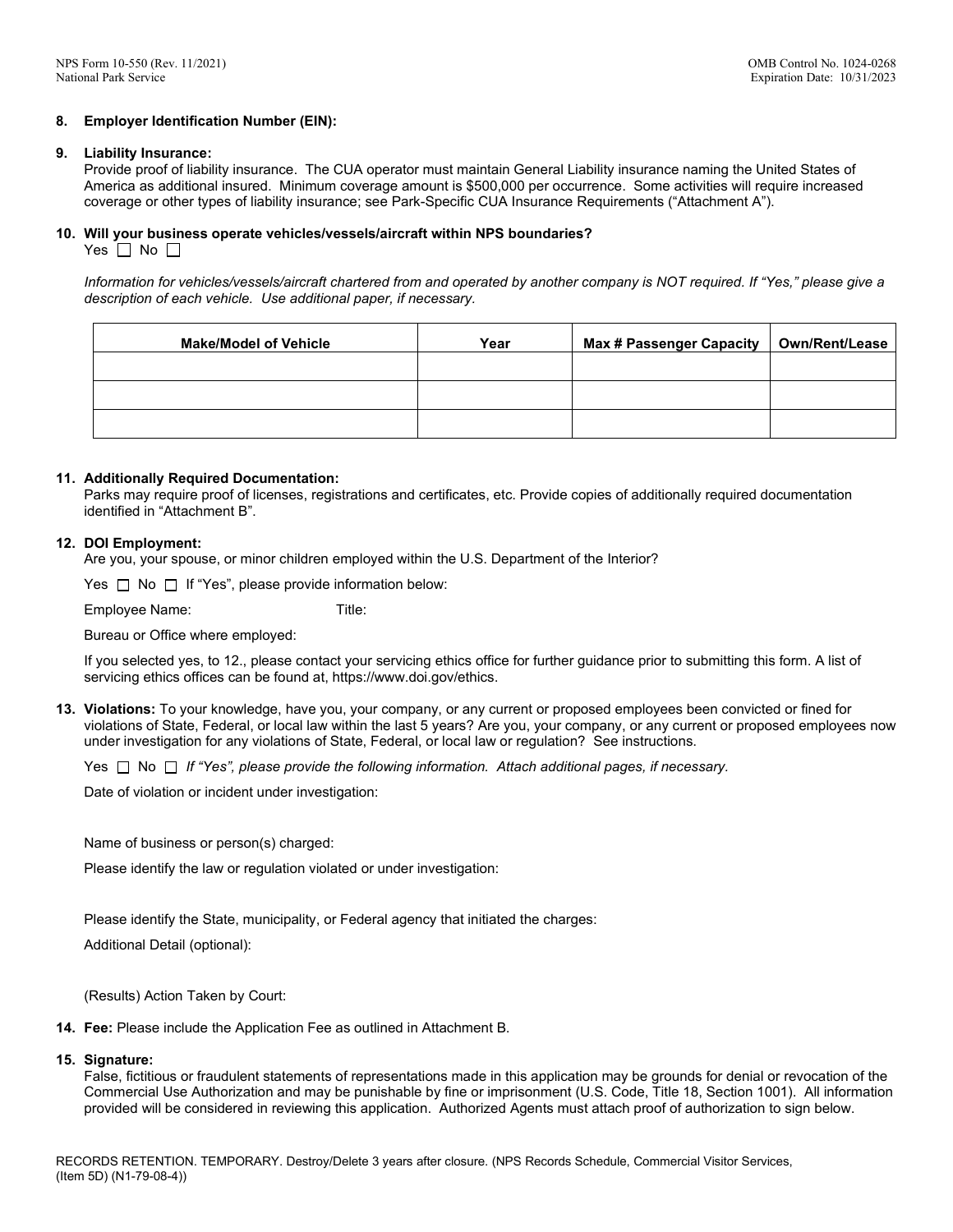*By my signature, I hereby attest that all my statements and answers on this form and any attachments are true, complete, and accurate.* 

Signature Date Date of the Date of the Date of the Date of the Date of the Date of the Date of the Date of the Date of the Date of the Date of the Date of the Date of the Date of the Date of the Date of the Date of the Dat

Printed Name Title

# **NOTICES**

#### **Privacy Act Statement**

**Authority:** The authority to collect information on the attached form is derived from 16 U.S.C. 5966, Commercial Use Authorizations.

**Purpose:** The purposes of the system are (1) to assist NPS employees in managing the National Park Service Commercial Services program allowing commercial uses within a unit of the National Park System to ensure that business activities are conducted in a manner that complies with Federal laws and regulations; (2) to monitor resources that are or may be affected by the authorized commercial uses within a unit of the National Park System; (3) to track applicants and holders of commercial use authorizations who are planning to conduct or are conducting business within units of the National Park System; and (4) to provide to the public the description and contact information for businesses that provide services in national parks.

**Routine Uses:** In addition to those disclosures generally permitted under 5 U.S.C.552a(b) of the Privacy Act, records or information contained in this system may be disclosed outside the National Park Service as a routine use pursuant to 5 U.S.C. 552a(b)(3) to other Federal, State, territorial, local, tribal, or foreign agencies and other authorized organizations and individuals based on an authorized routine use when the disclosure is compatible with the purpose for which the records were compiled as described under the system of records notice for this system.

**Disclosure:** Providing your information is voluntary, however, failure to provide the requested information may impede the processing of your commercial use authorization application.

### **Paperwork Reduction Act Statement**

In accordance with the Paperwork Reduction Act (44 U.S.C. 3501), please note the following. This information collection is authorized by The Concession Management Improvement Act of 1998 (54 USC 101911). Your response is required to obtain or retain a benefit in the form of a Commercial Use Authorization. We will use the information you submit to evaluate your ability to offer the services requested and to notify the public what services you will offer. We may not conduct or sponsor and you are not required to respond to a collection of information unless it displays a currently valid Office of Management and Budget control number. OMB has assigned control number 1024-0268 to this collection.

#### **Estimated Burden Statement**

We estimate that it will take approximately 2.5 hours to prepare an application, including time to review instructions, gather and maintain data, and complete and review the proposal. Send comments regarding this burden estimate or any other aspect of this collection of information, including suggestions for reducing this burden, to the Information Collection Officer, National Park Service, 12201 Sunrise Valley Drive, MS-242, Reston, VA 20192. Please do not send your completed form to this address; but rather to the address at the top of the form.

**The following explanations correspond directly with the numbered items on the Application Form. Please read this entire document prior to completing the application. Include the nonrefundable application fee when submitting this application.**

## **COMMERCIAL USE AUTHORIZATION APPLICATION INSTRUCTIONS**

1. Enter the service you are proposing to provide. These are the services which are currently approved in the park:

Guided Backpacking

Guided Bicycle Tours (Electric and Non-motorized)

Guided Fishing

Guided Hiking

Outdoor Skills – Youth Camps

Outdoor Skills - Rock Climbing

Guided Photography Tours/Workshops

If the service you are proposing to provide is not a currently approved service listed above, contact the park CUA office at the number above.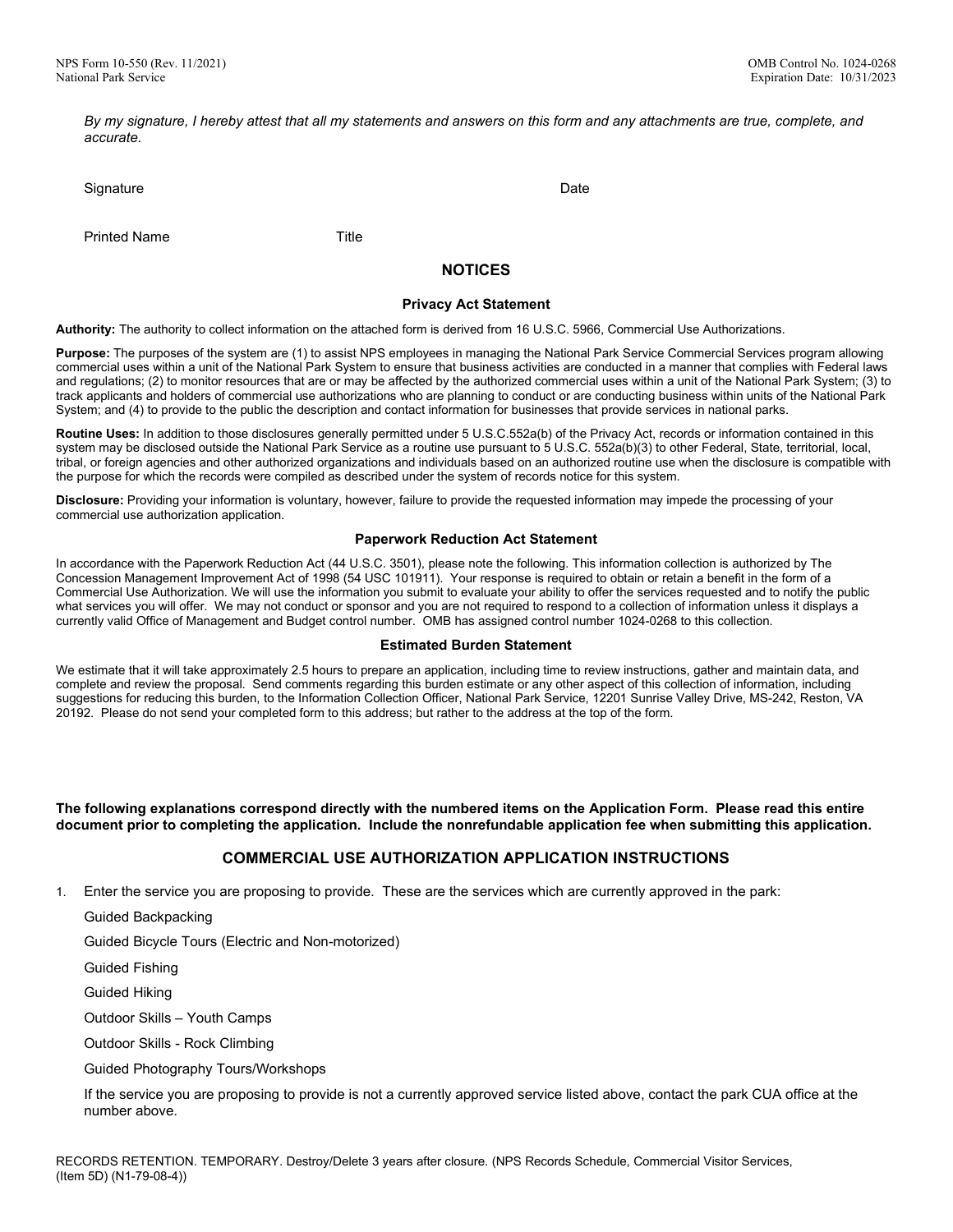- 2. Respond "No" or list other parks where you will be providing this service.
- 3. Enter the legal name of your business. If you have a secondary name under which you are doing business (d.b.a.), please enter that name also.
- 4. Give the name(s) of owners and name(s) of persons designated as Authorized Agents for your business. Authorized Agents have the power to sign on your behalf.
- 5. Provide contact information for both the main season and the off-season. Your contact information may also be published in the NPS Commercial Services Directory.
- 6. Check the box that identifies your type of business.
- 7. If the state in which you operate or the state where your business is domiciled requires a state business license, provide the state, license number and year of expiration.
- 8. Provide your Employer Identification Number (EIN). The Debt Collection Improvement Act of 1996 requires us to collect an EIN or Social Security Number (SSN). The NPS will not collect SSNs, only EINs. The EIN is issued by the Internal Revenue Service. You may receive a free EIN a[t http://www.irs.gov/Businesses/Small-Businesses-&-Self-Employed/How-to-Apply-for-an-EIN.](http://www.irs.gov/Businesses/Small-Businesses-&-Self-Employed/How-to-Apply-for-an-EIN) We will use the EIN that you provide as needed to collect debts.
- 9. Provide proof of General Liability Insurance naming the United States of America, as additional insured in the amounts designated in the application. Provide proof of vehicle/vessel/aircraft liability insurance if you own, rent, or lease vehicles/vessels/aircraft and transport visitors by those means or if those owned, rented, or leased vehicle/vessel/aircraft are engaged in providing the service (i.e., hauling horses used in the activity). Insurance companies must be rated at least A- by the most recent edition of A.M. Best's Key Insurance Reports (Property-Casualty edition) or similar insurance rating companies (Moody's, Standard and Poor's, or Fitch). You may be subject to additional insurance requirements. Refer to "Attachment A".
- 10. Provide a description of each owned, rented, or leased vehicle/vessel/aircraft you will utilize during the course of the proposed commercial service. Information for vehicles/vessels/aircraft chartered from and operated by another company is not required.
- 11. Provide copies of additional documentation as required by "Attachment B".
- 12. Indicate if you, your spouse, or parent (if you are a minor child) is employed by the U.S. Department of the Interior (Department). Departmental ethics regulations at 5 C.F.R. § 3501.103(c) prohibit Department employees, their spouses, and minor children, from acquiring or retaining permits, leases, and other rights in Federal lands granted by the Department. This prohibition includes any commercial use authorization to conduct commercial activities or services on Department property.
- 13. Provide details if your business or business owners or current employees or proposed employees have been convicted or are currently under charges for violation of State, Federal, or local law or regulation in the last 5 years. Do not include minor traffic tickets.
- 14. Include payment of the Application Fee \$ 315. See "Attachment " B.
- 15. Please sign and date your application. If the person SIGNING this application is an Authorized Agent for the business, proof of signing authority must accompany this application.

Attachment A: Insurance Requirements

Attachment B: List of Approved Services, Additionally Required Documentation, and Fee Information

**Additional Information:** The National Park Service has terms and conditions on all commercial service agreements. The following terms and conditions will apply to all Commercial Use Authorizations. There may be additional terms and conditions based on the services provided. These may include but are not limited to limits on locations, times, group size, and employee licenses and certifications and providing such information to the park superintendent for approval.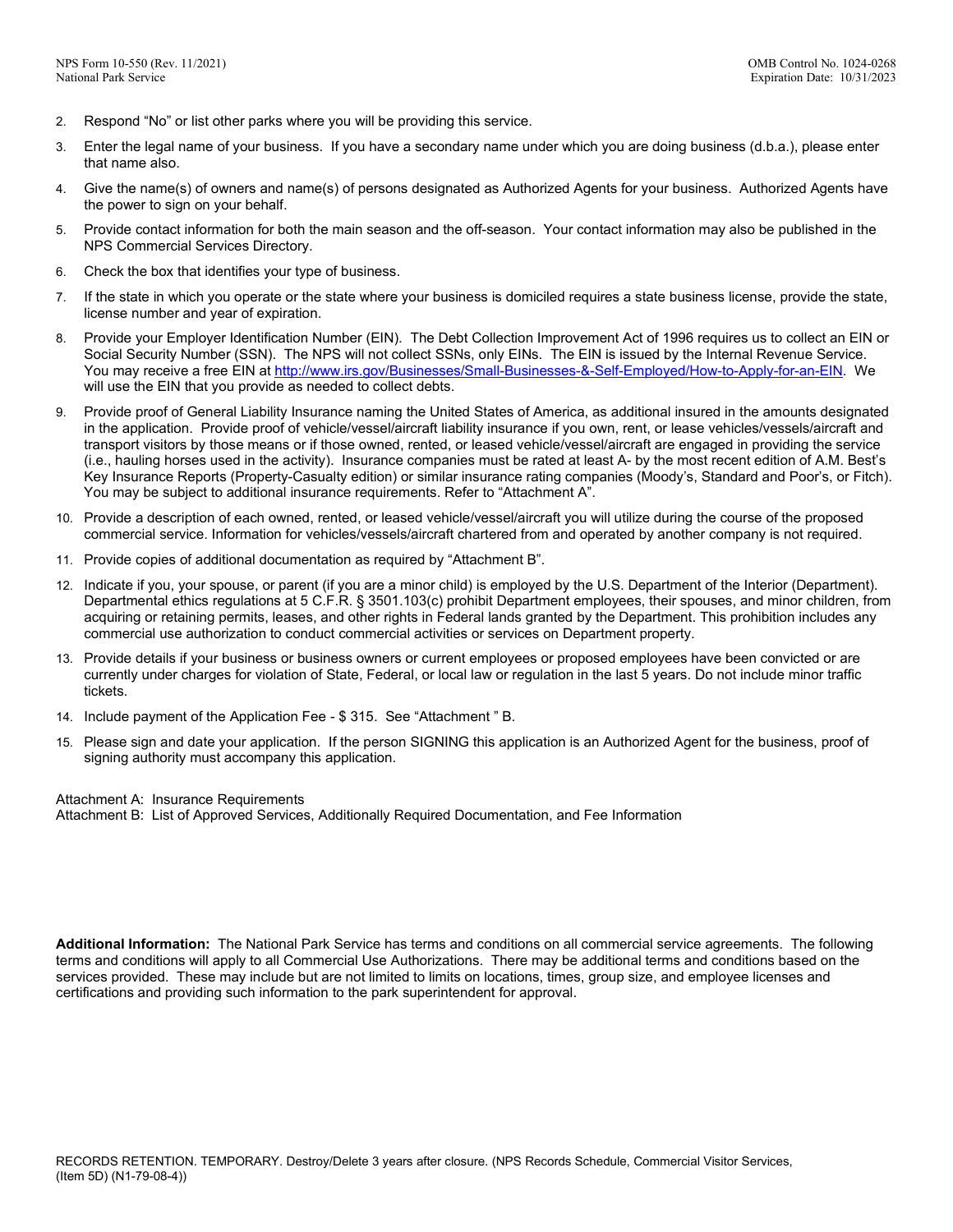# **CONDITIONS OF THIS AUTHORIZATION**

- **1. False Information:** The holder is prohibited from knowingly giving false information. To do so will be considered a breach of conditions and be grounds for revocation: [RE: 36 CFR 2.32(a) (3)].
- **2. Legal Compliance:** The holder shall exercise this privilege subject to the supervision of the area Superintendent. The holder shall comply with all applicable laws and regulations of the area and terms and conditions of the authorization. The holder must acquire all permits or licenses of State or local government, as applicable, necessary to provide the services described above, and, must operate in compliance with all applicable Federal, State, and local laws and regulations, including, without limitation, all applicable park area policies, procedures and regulations. All vehicles/vessels/aircraft are required to be registered and the operators are required to have the proper licenses to operate them commercially, as required by law or regulation.
- **3. Rates:** The holder shall provide commercial services under this authorization to visitors at reasonable rates satisfactory to the area Superintendent.
- **4. Operating Conditions:** The holder shall provide the authorized commercial services to visitors under operating conditions satisfactory to the area Superintendent.
- **5. Liabilities and Claims:** This authorization is issued upon the express condition that the United States, its agents and employees shall be free from all liabilities and claims for damages and/or suits for or by reason of any injury, injuries, or death to any person or persons or property of any kind whatsoever, whether to the person or property of the holder, its agents or employees, or third parties, from any cause or causes whatsoever while in or upon said premises or any part thereof during the term of this authorization or occasioned by any occupancy or use of said premises or any activity carried on by the holder in connection herewith, and the holder hereby covenants and agrees to indemnify, defend, save and hold harmless the United States, its agents, and employees from all liabilities, charges, expenses and costs on account of or by reason of any such injuries, deaths, liabilities, claims, suits or losses however occurring or damages growing out of the same.
- **6. Insurance:** Holder agrees to carry general liability insurance against claims occasioned by the action or omissions of the holder, its agents and employees in carrying out activities and operations under this authorization. The policy shall name the United States of America as additional insured. Holder agrees to have on file with the park copies of the above insurance with the proper endorsements.
- **7. CUA Fees:** At a minimum, the holder shall reimburse the park for all costs incurred by the park as a result of accepting and processing the application and managing and monitoring the authorized activity. Administrative costs for the application process must be paid when the application is submitted. Monitoring fees and any additional costs incurred by the park to support the commercial activity will be paid annually or on a more frequent basis as determined by mutual agreement between the Holder and the area Superintendent.
- **8. Benefit:** No member of, or delegate to, Congress, or Resident Commissioner shall be admitted to any share or part of this authorization or to any benefit that may arise from this authorization. This restriction shall not be construed to extend to this Contract if made with a corporation or company for its general benefit.
- **9. Transfer:** This authorization may not be transferred or assigned without the written consent of the area Superintendent.
- **10. Termination:** This authorization may be terminated upon breach of any of the conditions herein or at the discretion of the area Superintendent.
- **11. Preference or Exclusivity:** The holder is not entitled to any preference to renewal of this authorization except to the extent otherwise expressly provided by law. This authorization is not exclusive and is not a concession contract.
- **12. Construction:** The holder shall not construct any structures, fixtures or improvements in the park area. The holder shall not engage in any groundbreaking activities without the express, written approval of the area Superintendent.
- **13. Reporting:** The holder is to provide the area Superintendent upon request a statement of its gross receipts from its activities under this authorization and any other specific information related to the holder's operations that the area Superintendent may request, including but not limited to, visitor use statistics, and resource impact assessments. The holder must submit annually the CUA Annual Report (NPS Form 10-660) and upon request the CUA Monthly Report (NPS Form 10-660A).
- **14. Accounting:** The holder is to maintain an accounting system under which its accounts can be readily identified within its system of accounts classification. This accounting system must be capable of providing the information required by this authorization. The holder grants the United States of America access to its books and records at any time for the purpose of determining compliance with the terms and conditions of this authorization.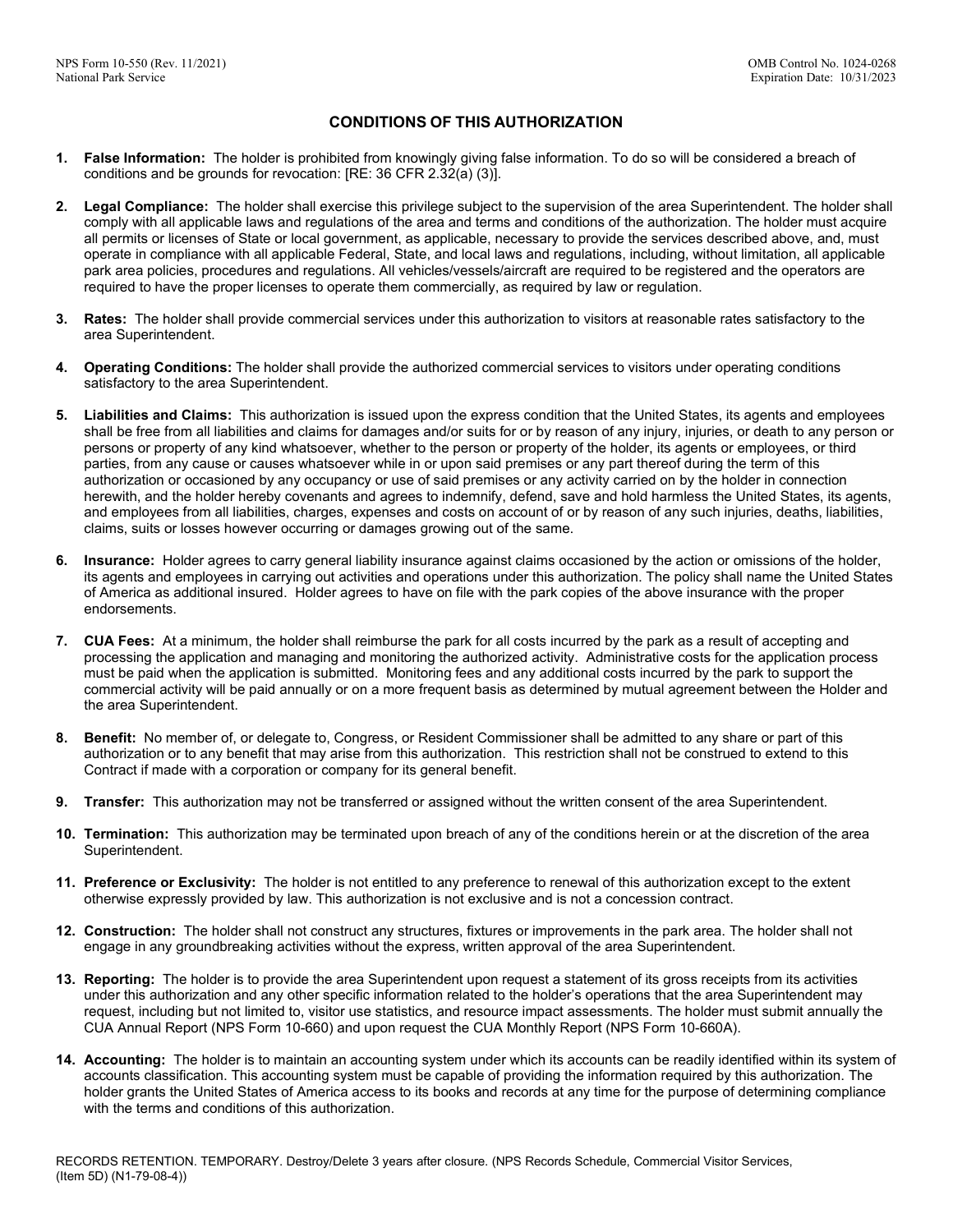**15. Minimum Wage:** The holder is required to adhere to Executive Order 13658 – Establishing a Minimum Wage for Contractors, as applicable. The implementing regulations, including the applicable authorization clause, are incorporated by reference into this contract as if fully set forth in this contract and available at [https://federalregister.gov/a/2014-23533.](https://federalregister.gov/a/2014-23533)

**Exemption:** Under Executive Order 13838, Executive Order 13658 shall not apply to contracts or contract-like instruments entered into with the Federal Government in connection with seasonal recreational services or seasonal recreational equipment rental for the general public on Federal lands, but this exemption shall not apply to lodging and food services associated with seasonal recreational services. Seasonal recreational services include river running, hunting, fishing, horseback riding, camping, mountaineering activities, recreational ski services, and youth camps.

- **16. Visitor Acknowledgment of Risks (VAR):** The holder is not permitted to require clients sign a waiver of liability statement or form, insurance disclaimer, and/or indemnification agreement waiving the client's right to hold the CUA holder responsible for accidents or injury occurring on NPS property. The holder is permitted to request or require a client to sign a form or statement acknowledging risk and/or indicating that certain prerequisite skills may be needed to participate in the commercial activity. The holder must provide the park with the current copy of all forms and/or statements used for this purpose and obtain written approval by the park to use the form and/or statement. A sample Acknowledgment of Risk form may be obtained by contacting the CUA office at 540-999-3500 ext 3374 or by going to the park CUA webpage at <https://www.nps.gov/shen/learn/management/commercial-use-authorizations.htm>
- **17. Intellectual Property of the National Park Service:** Except with the written authorization of the Director of the National Park Service, the Holder shall not assert any legal claim that the Holder or any related entity holds a trademark, tradename, servicemark or other ownership interest in the words "National Park Service", the initials "NPS", or official name of any unit or part thereof, including but not limited to any facility, logo, distinctive natural, archaeological, cultural, or historic site, within the National Park System, or any colorable likeness thereof, or the likeness of a National Park Service official uniform, badge, logo, or insignia.
- **18. Nondiscrimination:** The holder must comply with Applicable Laws relating to nondiscrimination in providing visitor services to the public and with all equal employment opportunity provisions of Title VII of the Civil Rights Act, as amended.
- **19. Ensuring Adequate COVID-19 Safety Protocols for Federal Contractors:** (a) Definition. As used in this clause United States or its outlying areas means: (1) The fifty States; (2) The District of Columbia; (3) The commonwealths of Puerto Rico and the Northern Mariana Islands; (4) The territories of American Samoa, Guam, and the United States Virgin Islands; and (5) The minor outlying islands of Baker Island, Howland Island, Jarvis Island, Johnston Atoll, Kingman Reef, Midway Islands, Navassa Island, Palmyra Atoll, and Wake Atoll. (b) Authority. This clause implements Executive Order 14042, Ensuring Adequate COVID Safety Protocols for Federal Contractors, dated September 9, 2021 (published in the Federal Register on September 14, 2021, 86 FR 50985). (c) Compliance. The commercial use authorization holder shall comply with all guidance, including guidance conveyed through Frequently Asked Questions, as amended during the term of this authorization, contractor or subcontractor workplace locations published by the Safer Federal Workforce Task Force (Task Force Guidance) at <https://www.saferfederalworkforce.gov/contractors/> (d) Subcontracts. The commercial use authorization holder shall include the substance of this clause, including this paragraph (d), in subcontracts at any tier that exceed the simplified acquisition threshold, as defined in Federal Acquisition Regulation 2.101 on the date of subcontract award, and are for services, including construction,

performed in whole or in part within the United States or its outlying areas.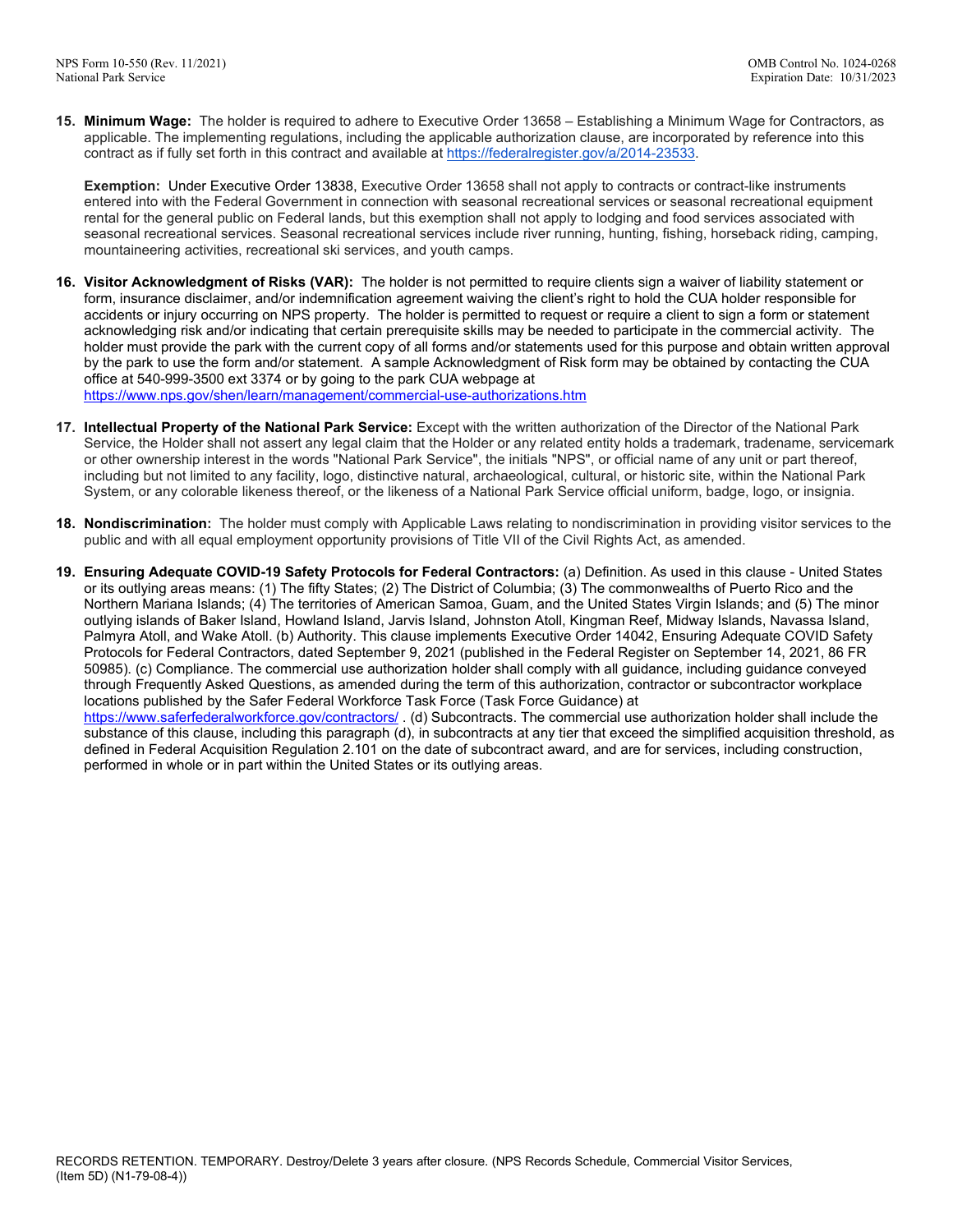## **ATTACHMENT A CUA Insurance Requirements**

## **Commercial General Liability (CGL) Insurance**

Liability insurance is required for all CUA holders under the terms of the authorization. Such insurance should be of sufficient scope to cover all potential risks and in an amount to cover claims that can reasonably be expected in the event of serious injury or death. The minimum commercial general liability insurance is \$500,000.. Liability insurance policies must name the United States of America as additional insured. The business or person that is providing the service must be the named insured (policy holder). Companies that provide transportation only are not required to have Commercial General Liability as long as the passengers do not disembark.

### **Other Required Insurance**

**Commercial Auto Liability Insurance** is required if a CUA holder transports passengers or uses in the performance of the service in the park, owned/leased/rented vehicles. If a CUA holder charters the vehicle and those chartered vehicles are owned and operated by another company, the CUA holder is not required to have Commercial Automobile Liability insurance. The minimum Commercial Auto Liability Insurance for passenger transport is:

| <b>Commercial Vehicle Insurance - Passenger Transport</b><br>(bodily injury and property damage) | <b>Minimum per Occurrence Liability</b><br>Limits* |
|--------------------------------------------------------------------------------------------------|----------------------------------------------------|
| Up to 6 passengers                                                                               | \$1,000,000                                        |
| $7 - 15$ passengers                                                                              | \$1,500,000                                        |
| 16 – 25 passengers                                                                               | \$3,000,000                                        |
| 26+ passengers                                                                                   | \$5,000,000                                        |

### **Worker's Compensation Insurance**

**As required by the State of operation, (not applicable to Sole Proprietors).** A Certificate of Insurance for the CUA Holder's employees working in the state of Virginia is required[. Employers | Virginia Workers' Compensation Commission:](https://workcomp.virginia.gov/content/employers) https://workcomp.virginia.gov/content/employers Virginia requires Virginia coverage for work performed in Virginia, even temporary work. Virginia does not have reciprocity with any other states. Most employers with coverage based out of state can obtain proper Virginia coverage with the addition of a Virginia endorsement on the existing policy adding Virginia to item 3A of the policy. Virginia listing under item 3C of the policy is not sufficient. The Holder is responsible for contacting their insurance carrier for this coverage and requesting a copy of the certificate be sent to the address at the top of this form, ATTN: Commercial Services

## **Insurance Company Minimum Standards**

The NPS has established the following minimum insurance **company** requirements. All insurance companies must meet the following minimum standards. These standards apply to foreign insurance companies as well as domestic companies.

- 1. All insurers for all coverages must be rated no lower than A- by the most recent edition of Best's Key Rating Guide (Property-Casualty edition), or similar insurance rating companies (Moody's, Standard and Poor's, or Fitch), unless otherwise authorized by the Service.
- 2. All insurers for all coverages must have Best's Financial Size Category of at least VII according to the most recent edition of Best's Key Rating Guide (Property-Casualty edition), or similar insurance rating companies (Moody's, Standard and Poor's, or Fitch), unless otherwise authorized by the Service
- 3. The insurance ratings must be submitted with the CUA Application. The rating companies do not issue certificates. We require the insurance broker to note this rating in the Certificate. If the rating does not appear on the certificate, the insurance broker must provide it in another document.

## **Proof of Insurance Submission**

Applicants must submit proof of insurance with the CUA Application. The proof of insurance must:

- $\Box$  Be written in English with monetary amounts reflected in USD
- □ Reflect that insurance coverage is effective at time of CUA Application submission
- $\Box$  Name as insured the business or person that is providing the service
- □ Name the United States as additional insured
- □ Reflect a General Commercial Liability Policy with the minimum coverage amount required in the CUA Application
- $\Box$  Reflect required additional insurances (commercial vehicle, vessel, aircraft, etc.) with the minimum coverage amount required in the CUA Application
- $\Box$  Include insurance provider rating or provide in separate document

RECORDS RETENTION. TEMPORARY. Destroy/Delete 3 years after closure. (NPS Records Schedule, Commercial Visitor Services, (Item 5D) (N1-79-08-4))